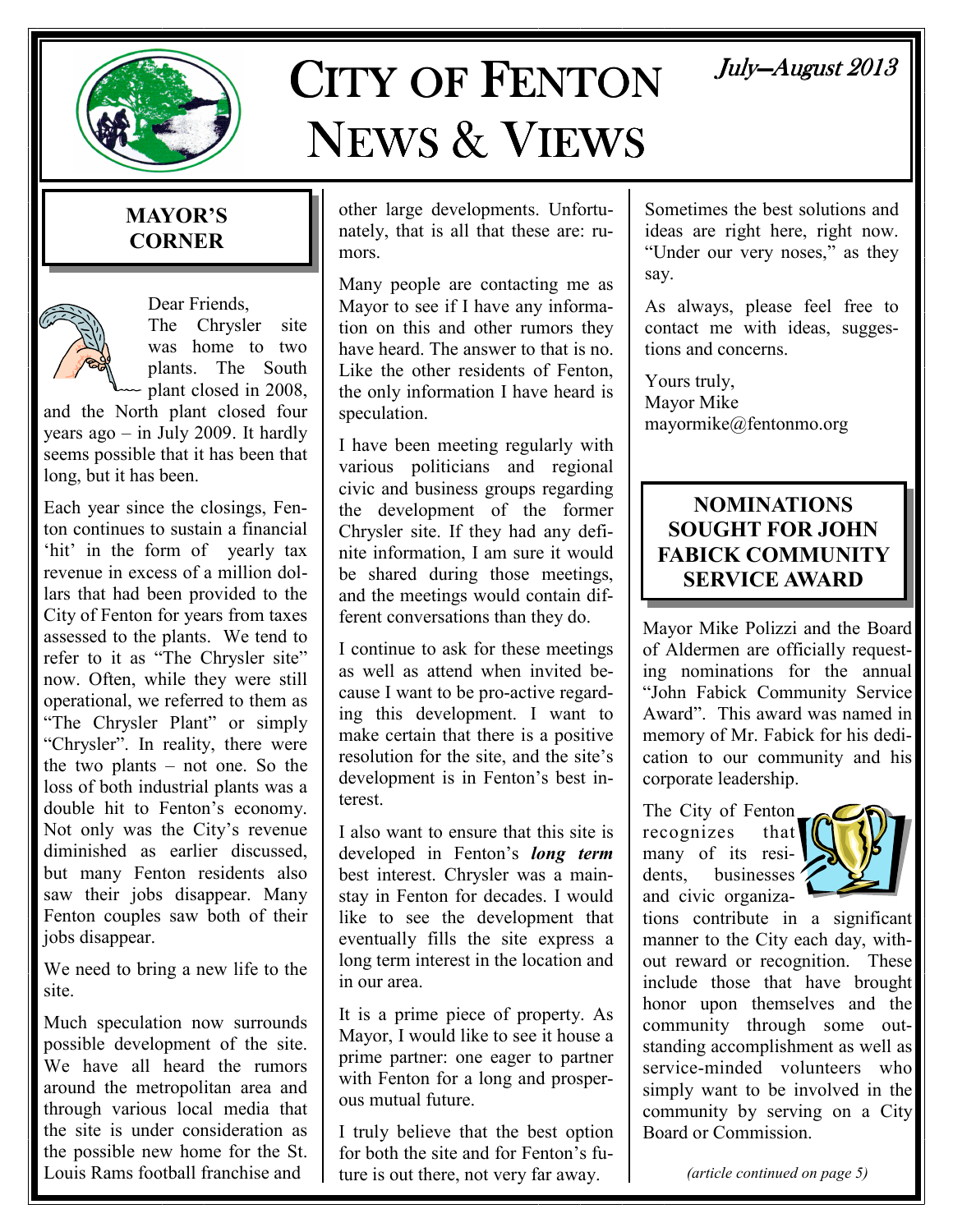## PLANNING & ZONING **COMMISSION** PUBLIC HEARING

\*\* PLEASE NOTE … \*\* The P&Z meeting will be held on a WEDNESDAY instead of Tuesday.

On Wednesday, August 7, 2013, the Planning & Zoning Commission will hold a Public Hearing at 7:00 p.m. during their regularly scheduled meeting at City Hall to consider the following:

### OLD BUSINESS:

- Proposed amendment to the Zoning Code to provide regulations for Solar Energy Systems.
- A Petition by The Summit at Gravois Bluffs, LLC, for Site Plan Review of a proposed 34,000 square foot retail building at 758 Gravois Bluffs Boulevard. The property is zoned "C-1" Commercial Zone District.

### NEW BUSINESS:

- A Petition by Cogent, Inc., for a Special Use Permit to increase the primary floor area of a building to greater than 50,000 square feet, for a primary floor area of 64,900 square feet. The property is located at 1550 Larkin Williams Road and is zoned "BP-3" Business Park-General Office Centers, Small Warehousing District.
- Consideration of amendments to the Zoning Code for Telecommunication Facility and Antenna Regulations.
- Proposed amendments to the Zoning Code for Telecommunication Facility and Antenna Regulations.

## Page 2 FENTON NEWS & VIEWS FENTON NEWS & VIEWS FENTON NEWS AUGUST 2013

### SITE PLAN REVIEW:

• A Petition by Cogent, Inc., for Site Plan Review of a proposed building remodel and expansion at 1550 Larkin Williams Road. The property is zoned "BP-3" Business Park-General Office Centers, Small Warehousing District.

ST. LOUIS COUNTY POLICE—FENTON PRECINCT UPDATE



### V A C A T I O N SAFETY TIPS A few simple steps can help keep your

home safe and reduce worry while you are away.

#### Have a trusted friend or relative:

- Collect your mail, newspapers and advertisements daily.
- Mow your lawn, water flowers and perform other yard work as needed.
- Park their car in your driveway, when possible.

#### Steps to Take Before Leaving:

- Install timers on some lights, radios or televisions.
- Install motion detector lighting or dusk-to-dawn sensors outside.
- If you have a burglar alarm, make sure it is properly set.
- Inspect all doors and windows including the garage doors to make sure they are properly secured.

When you plan your vacation, take a few moments to call your neighborhood precinct to take advantage of our Vacation Inspection Program.

REMEMBER—the more your home appears occupied while you are away, the less likely you are to become a burglary victim.

It is hard to predict where or when a **burglary** may occur. You can take a few of the following steps to prevent it from happening:

- Use appliance timers to change lighting patterns and make your home look occupied when you are away.
- Install motion sensing fixtures outside to reduce dark places near your home.
- Close your garage doors at night or any time you are away.
- When planting bushes or landscaping, avoid concealing your doors or windows. Overgrown shrubbery provides a hiding place and protects an intruder from detection.
- Neighborhood Policing Officer: Officer Aaron Dilks 636-349-8120 ext. 1123

#### Precinct Phone (636) 349-8120

## BIKE HELMETS FOR KIDS

AAAAAAAAAAAAAAAAAAAAA

Just a reminder … Neighborhood Policing Officer Aaron Dilks can properly fit your child with a F-R-E-E bike helmet.

### APPOINTMENTS ARE REQUIRED!

Please call Officer Dilks at 636-349-8120 ext. 1123 to set up an appointment.

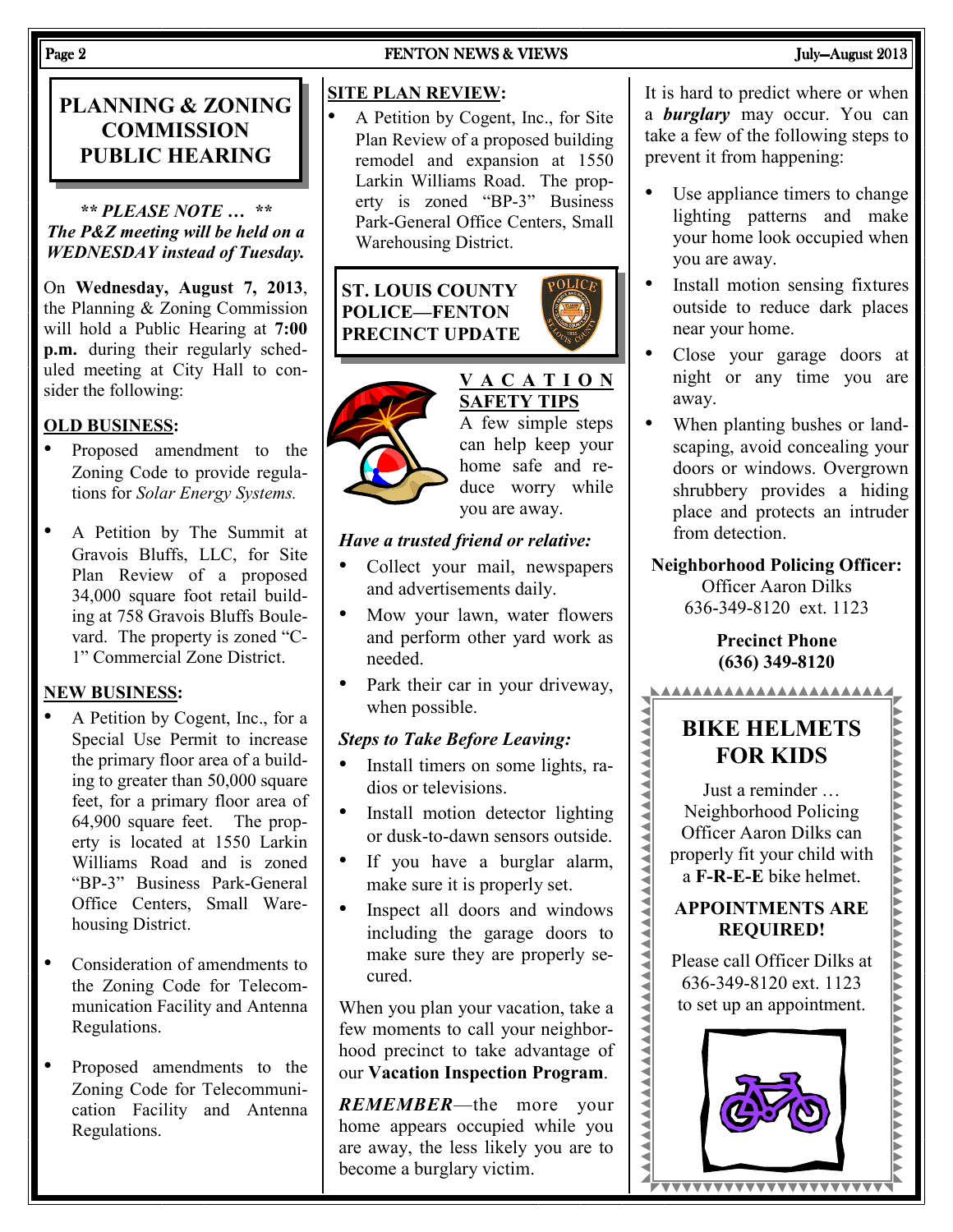

PARKS & RECREATION

#### 2013 FENTON TRIATHLON

Join us for the Fenton Triathlon! All events start/stop at River-Chase.

Saturday, August 3 6 a.m. - 11 a.m. Cost is \$50 per person Includes a 300 yard swim, 13.5 mile bike ride & a 3.1 mile run



Awards will be given to the top three male and female finishers and top three finishers in each age group. If

you have questions or wish to sign up, please contact Andy at the following:

> areichert@fentonmo.org 636-343-0067

#### SPLASH BASH II

Join us for another great AFTER HOURS POOL PARTY!!! There will be a live DJ, swimming and the concession stand will be open. Saturday, August 3rd from 8:00pm to 10:00pm. Fee is \$4 for Fenton City Residents and \$5 for Non-Residents.

For information on any River-Chase program, including fees and times, contact RiverChase of Fenton at:

> (636) 343-0067 www.fentonmo.org



#### Page 3 FENTON NEWS & VIEWS FENTON NEWS & VIEWS July—August 2013

### FENTON DAYS

Join in the fun of "Fenton Days" on Saturday, August 24, 2013. This grand event will be held in Olde Towne Fenton. There will be Music, Children's Activities, Games, Washers Tournament and, of course, another spectacular Fireworks Display.

Parade: 10 am Festival: 11 am to 9 pm Techno-Bubble Bus: 1 pm to 4 pm Liquid Gold Band: 2 pm to 5 pm Sammy J Balloons: Noon to 4 pm Washers Tournament: 3 pm MOCHIP Child

 Identification: 11 am to 4 pm GTO (Good Times

 Oldies Band): 6 pm to 9 pm FIREWORKS!!!

Also, the Gypsy Rose Rolling Pirate Ship and Nitro Joe! And please remember, No Outside Coolers, Glass or Alcohol Allowed!!!

For more information, please contact the Fenton Days Committee at (636) 399-2505 or visit www.fentondays. com. A special "Thank You" to our Founders Day Sponsors for making this Festival possible: Dobb's Tire and Auto, SSM St. Clare Health Center, Maritz, Fabick CAT, Olde Towne Fenton Business Association, Jim Butler Chevrolet and Grand Rental Station.

### TRASH TALK

#### FREE YARD WASTE/ TRASH OVERFLOW **STICKERS**



The Board of Aldermen has elected to increase to ten (10) free Yard Waste/Trash Overflow Stickers. There is still time to pick up yours if you have not done so! They are available to residents at City Hall, Monday through Friday 8:00 a.m. to 4:30 p.m.

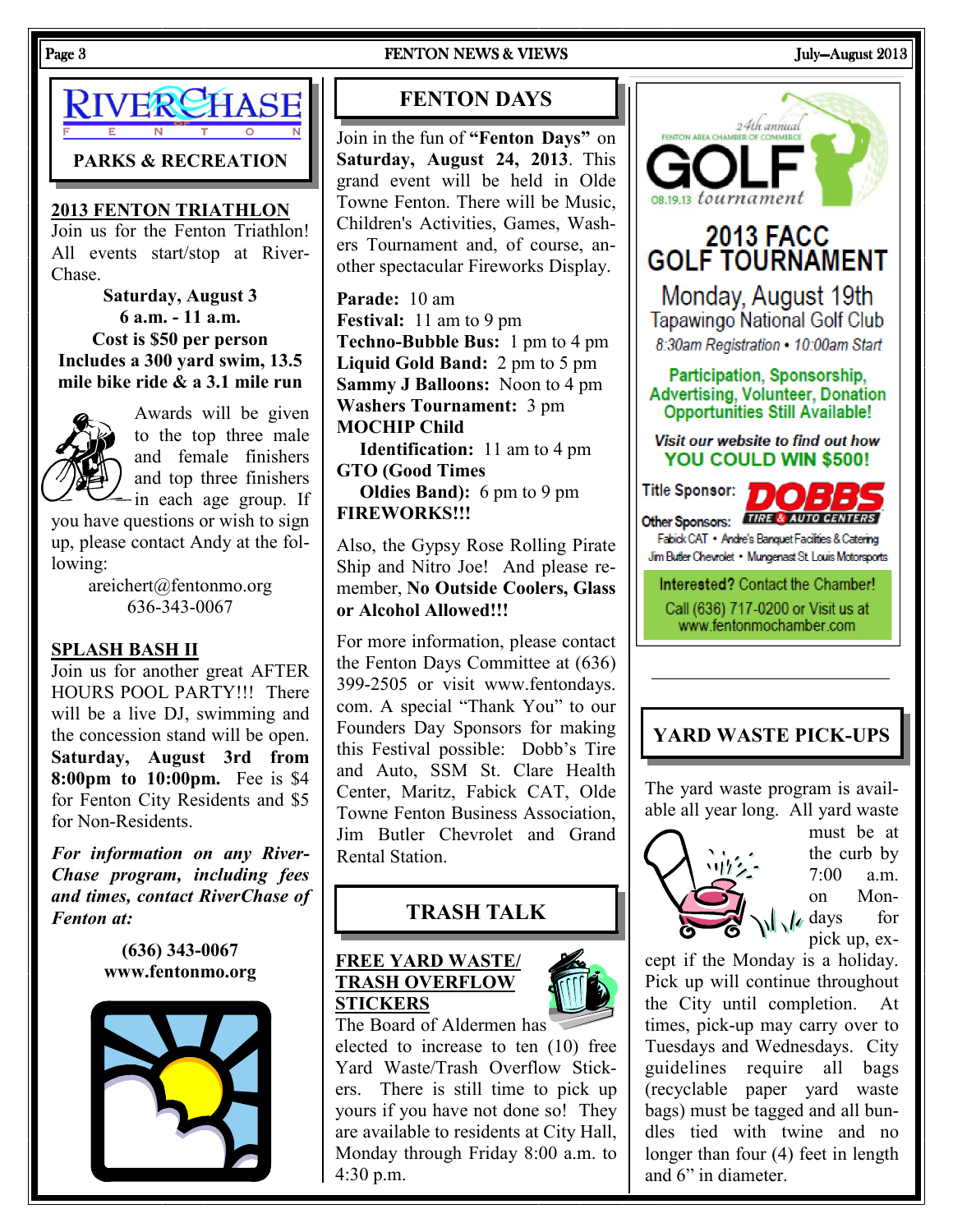

The following businesses have applied for an Occupancy Permit and are planning on calling Fenton "home":

> Allstate Insurance 536 Old Smizer Mill Road (insurance sales)

American Cable & Telephone 318 Axminister (warehouse & distribution of cable TV & telephone equipment)

Camos & Hohnbaum, Inc. 519 Rudder Road, Ste. C (showroom)

Koi Palace Buffet Restaurant 55 Fenton Plaza (Chinese restaurant)

PD Innovative, LLC 889 Horan Drive (manufacturer of hydraulic presses & feed systems)

Smart Plumber Supply, LLC 749 Merus Court (office & warehouse for plumbing supply)

### AMEREN'S SAVERS PROGRAM

Comfort is now more affordable! Take action and save **A** using Ameren's Savers programs. Make



all kinds of energy efficient improvements more affordable and save on energy in the future. Choose the best programs to meet your needs. Go to:

www.ameren.com

Look for the "Act on Energy" link. There, you will find information on their Residential Savers programs. Rebates, savings on CFLs and more!



TRIATHLON **TRAFFIC REMINDERS** 

On Saturday, August 3, the City will host its Second Annual Fenton Triathlon. There will be some traffic restrictions around RiverChase, including the surrounding residential areas.

- RiverChase: Traffic around RiverChase will be restricted between 5:30 a.m. - 10:30 a.m.
- Uthoff Subdivision: Residents in the Uthoff subdivision are asked to use the west side of Uthoff Drive both entering and exiting the subdivision between 6:45-9:00 a.m. Courtney Estates, Fleetwood Drive and Fleetwood Meadows Court Subdivision: Between 6:10 - 8:30 a.m., access to and from the subdivisions will be limited due to Fenton Triathlon.

Please use caution during this time. Triathlon personnel will be available for assistance. The City of Fenton and RiverChase Staff thank you for your cooperation during this event.

### **HOUSEHOLD** HAZARDOUS WASTE

St. Louis City/County and Jefferson County residents can drop off household hazardous waste at the Lemay HHW Facility located at 291 E. Hoffmeister (on the grounds of the MSD's Lemay Waste Water Treatment Plant). RESERVATIONS ARE REQUIRED! Visit www. hhwstl.com and follow the instructions. If you do not have internet access, call the Special Event Service Line at (314) 615-8989. Proof of address can be a utility bill or driver's license.

### **FENTON** HISTORICAL SOCIETY

Join us for our monthly meetings at 7:00 p.m. the first Thursday of each month at 1 Church Street. The meetings are always open to the public. You may contact us at 636-326-0808.

### FREE PERTUSSIS (WHOOPING COUGH) **VACCINES**

The Saint Louis County Department of Health is going to be offering FREE pertussis vaccine at

two clinics. The Centers for Disease Control and P r e v e n t i o n (CDC) recom-



mends that everyone be vaccinated against this disease, especially those who are around or are caregivers for infants. The two FREE vaccination clinics are for those 11 years of age and older (children younger than 11 should see their pediatrician). The dates, times, and locations for these two free vaccination clinics are:

Wednesday, July 24<sup>th</sup>, 2013: John C. Murphy Health Center 6121 North Hanley Road in Berkeley (63134) Noon to 4:00 p.m.

Monday, July  $29<sup>th</sup>$ , 2013: South County Health Center 4580 South Lindbergh Boulevard in Sunset Hills (63127) Noon to 4:00 p.m.

For more information about the clinics, visit:

> www.stlouisco.com/ HealthandWellness/ PertussisClinics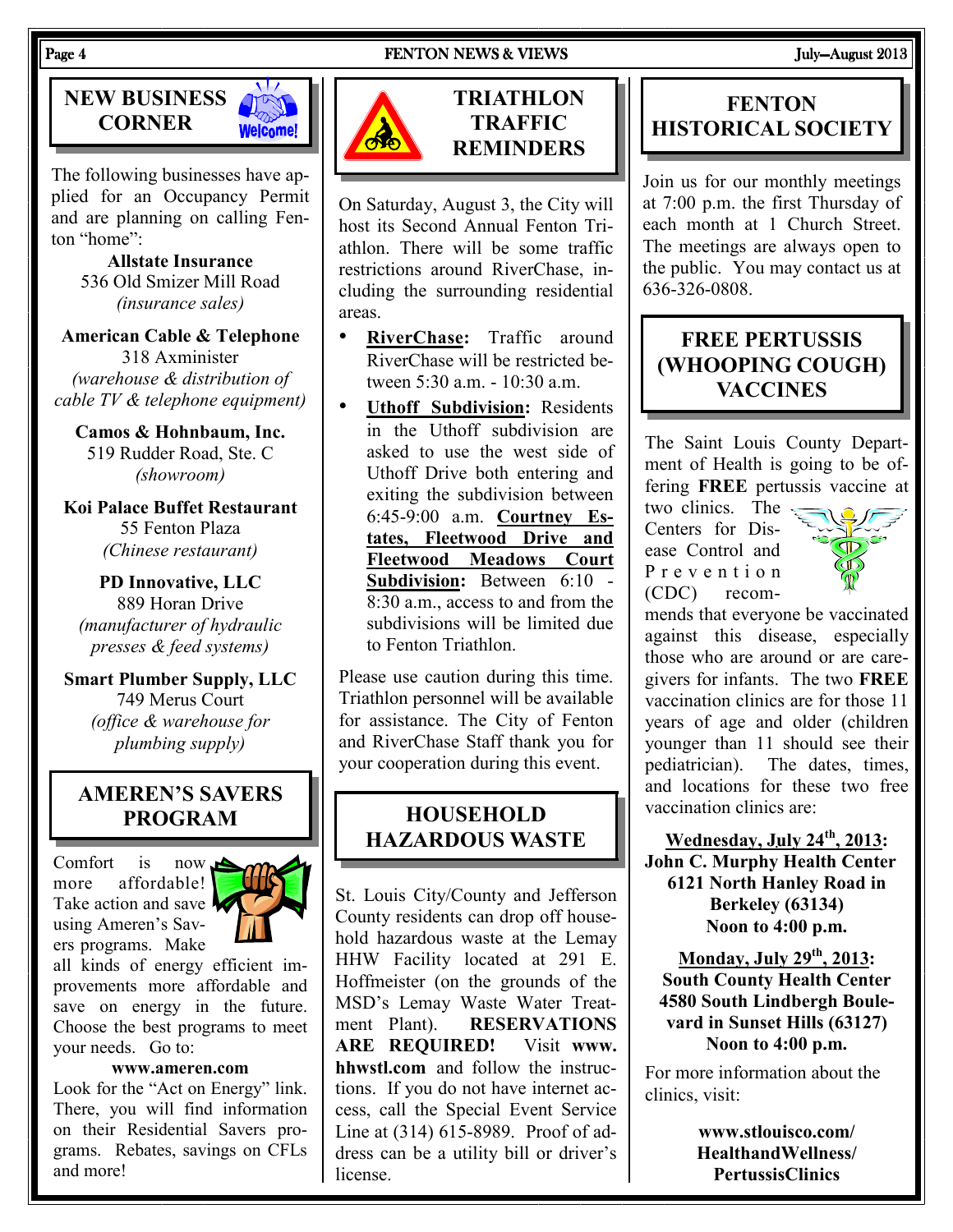| <b>DECISIONS FROM THE</b><br><b>JUNE 25 &amp; 27, 2013</b><br><b>BOARD OF ALDERMEN</b><br><b>MEETINGS</b> | Approved appointment of Mayor<br>$\checkmark$<br>Polizzi as the liaison to the Fenton<br>Area Chamber of Commerce.<br>Approved the City of Fenton<br>$\checkmark$<br>joining the St. Louis County |
|-----------------------------------------------------------------------------------------------------------|---------------------------------------------------------------------------------------------------------------------------------------------------------------------------------------------------|
| <u>DECISIONS</u>                                                                                          | Municipal League.                                                                                                                                                                                 |
| Approved the 2012 Audit.                                                                                  | <b>ORDINANCES</b>                                                                                                                                                                                 |
| Approved an "Accelerated                                                                                  | Bill 13-29 Amends                                                                                                                                                                                 |
| ✓                                                                                                         | 466.020,                                                                                                                                                                                          |
| Structure" to refund the City's                                                                           | Section                                                                                                                                                                                           |
| Series 2004 Certificates of Par-                                                                          | Subsection                                                                                                                                                                                        |
| ticipation.                                                                                               | $\mathcal{C}$ ,                                                                                                                                                                                   |
| Approved changing the name of                                                                             | Permitted Uses and                                                                                                                                                                                |
| ✓                                                                                                         | Uses Allowed by                                                                                                                                                                                   |
| the existing Personnel/Public                                                                             | Special Use Permit in the "OT-2"                                                                                                                                                                  |
| Relations Committee                                                                                       | Zone District. Bill Failed.                                                                                                                                                                       |
| $\mathfrak{t}$                                                                                            | #3331 Amends Section 475.030,                                                                                                                                                                     |
| "Personnel Committee".                                                                                    | $\checkmark$                                                                                                                                                                                      |
| Approved creation of a Commu-                                                                             | Subsection G, Special Uses                                                                                                                                                                        |
| $\checkmark$                                                                                              | provided within the "BP-3"                                                                                                                                                                        |
| nity Affairs Committee.                                                                                   | District, by repealing Section                                                                                                                                                                    |
| $\checkmark$                                                                                              | 475.030, Subsection G(11).                                                                                                                                                                        |
| Approved the Mayor's Commit-                                                                              | #3332 Approved a Special Use                                                                                                                                                                      |
| tee Appointments to the Com-                                                                              | ✓                                                                                                                                                                                                 |
| munity Affairs Committee.                                                                                 | Permit petitioned by Sprint to                                                                                                                                                                    |
| $\checkmark$                                                                                              | modify an existing                                                                                                                                                                                |
| Approved Applications for Liq-                                                                            | Telecommunications Facility at                                                                                                                                                                    |
| uor License Renewals for July 1,                                                                          | 2092-A Corporate 44 Drive.                                                                                                                                                                        |
| 2013 to June 30, 2014.                                                                                    | Bill 13-35 Special Use Permit                                                                                                                                                                     |
| Approved Applications for Tast-                                                                           | ✓                                                                                                                                                                                                 |
| ✓                                                                                                         | petitioned by JML Audio to                                                                                                                                                                        |
| ing Permits for Shop 'N Save,                                                                             | operate an Auto Detailing Shop,                                                                                                                                                                   |
| Viviano's Festa Italiano, Inc.                                                                            | excluding mechanical, painting                                                                                                                                                                    |
| and Dierberg's Fenton Crossing                                                                            | and body work at 519 Rudder,                                                                                                                                                                      |
| for July 1, 2013 to June 30,                                                                              | Suite A. Bill Failed.                                                                                                                                                                             |
| 2014.                                                                                                     | $\checkmark$ #3333 Approved the renewal of a                                                                                                                                                      |
| Approved Application for Tem-                                                                             | Special Use Permit for Sprint                                                                                                                                                                     |
| porary Liquor License for St.                                                                             | PCS, 2092-A Corporate 44 Drive                                                                                                                                                                    |
| Paul Athletic Association for                                                                             | as approved by Ord. #2579.                                                                                                                                                                        |
| August 8, 9, 10 and 11, 2013.                                                                             | $\checkmark$                                                                                                                                                                                      |
| Approved Application Tempo-                                                                               | #3334 Approved the renewal of a                                                                                                                                                                   |
| rary Liquor License for St. Paul                                                                          | Special Use Permit for T-Mobile,                                                                                                                                                                  |
| Athletic Association for August                                                                           | 2229 Cassens Drive as approved                                                                                                                                                                    |
| 16, 17 and 18, 2013.                                                                                      | by Ord. #2589.                                                                                                                                                                                    |
| Approved Application for                                                                                  | ✓                                                                                                                                                                                                 |
| ✓                                                                                                         | #3335                                                                                                                                                                                             |
| Amusement Licenses for Swing-                                                                             | Approved a Contract                                                                                                                                                                               |
| A-Round Fun Town.                                                                                         | between the City of Fenton and L.                                                                                                                                                                 |
| Approved making CDBG Funds                                                                                | F. Krupp Construction, Inc. d/b/a                                                                                                                                                                 |
| available to qualified residents                                                                          | Krupp Construction for the                                                                                                                                                                        |
| until September 1, 2014 and                                                                               | construction of the Great Rivers                                                                                                                                                                  |
| applying any uncommitted                                                                                  | Greenway/Fenton Trailhead                                                                                                                                                                         |
| funds to ADA projects.                                                                                    | Connection.                                                                                                                                                                                       |

#### PARTON NEWS & VIEWS FENTON NEWS 4018

 $\checkmark$  #3336 Approved a Maintenance Agreement between the City of Fenton and MSD for the Great Rivers Greenway/Fenton Trailhead Connection.

#### **RESOLUTION**

 $\overline{\triangledown}$  R13-07 Authorized the offering for sale of Certificates of Participation on behalf of the City of Fenton in connection with the refunding of the Certificates of Participation, Series 2004.

#### (article continued from page 1)

To that end, the City has established a process that will allow for appropriate recognition of an individual, business or civic group, Board or Commission that has contributed a significant and useful service to the community.

Actions being recognized must benefit the City of Fenton or its residents in some manner. The individual must live or be employed within the Fenton City limits and the business or civic group must be located within the City limits.

Nomination forms were made available beginning July 1, 2013. To obtain a nominating form, contact City Clerk Diane Monteleone at (636) 343-2080. All nominations must be forwarded to the City Clerk at City Hall by September 30, 2013. A committee comprised of the Mayor, Board of Aldermen and the City Administrator will meet to review all nominations for a final decision. The award will be presented at the November Board of Aldermen Meeting.